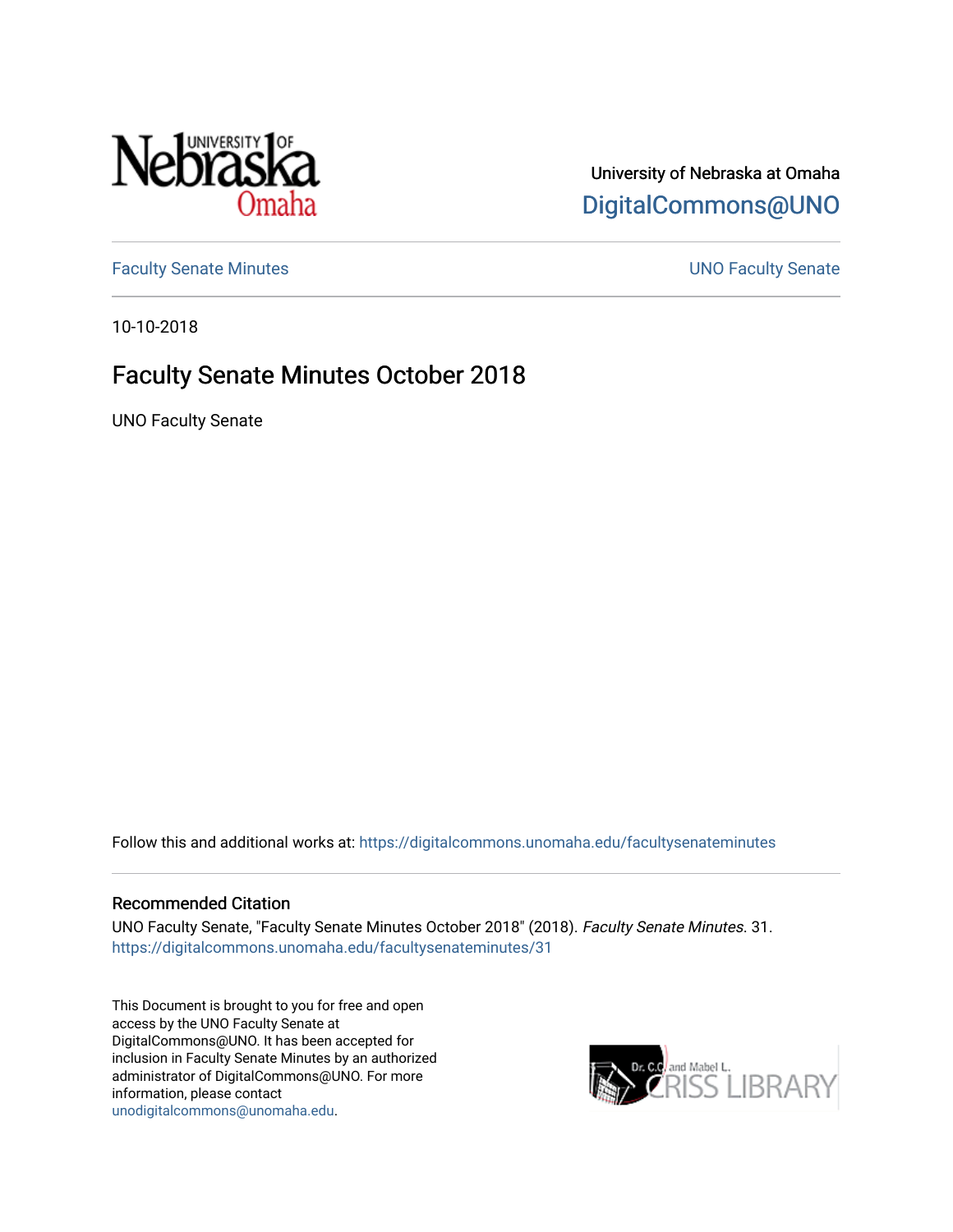



# *Minutes*

\_\_\_\_\_\_\_\_\_\_\_\_\_\_\_\_\_\_\_\_\_\_\_\_\_\_\_\_\_\_\_\_\_\_\_\_\_\_\_\_\_\_\_\_\_\_\_\_\_\_\_\_\_\_\_\_\_\_\_\_\_\_\_\_\_\_\_\_\_\_\_\_\_\_\_\_\_\_ Wednesday, October 10, 2018, 2 p.m., MH 218

**Members:** Arbelaez, Barone, Bereitschaft, Blankenship, Boron, Cast-Brede, Cooper, Davidson, DeSanti, Garcia, Grams, Hale, Huq, Kealey, Kelly, Kennedy, Landow, MacArthur, Nash, Peterson, Podariu, Qureshi, Randall, Rowe, Schaffer, Sharif-Kashani, Stacy, Surface, Tisko, Woody, Zhong

\_\_\_\_\_\_\_\_\_\_\_\_\_\_\_\_\_\_\_\_\_\_\_\_\_\_\_\_\_\_\_\_\_\_\_\_\_\_\_\_\_\_\_\_\_\_\_\_\_\_\_\_\_\_\_\_\_\_\_\_\_\_\_\_\_\_\_\_\_\_\_\_\_\_\_\_

\_\_\_\_\_\_\_\_\_\_\_\_\_\_\_\_\_\_\_\_\_\_\_\_\_\_\_\_\_\_\_\_\_\_\_\_\_\_\_\_\_\_\_\_\_\_\_\_\_\_\_\_\_\_\_\_\_\_\_\_\_\_\_\_\_\_\_\_\_\_\_\_\_\_

- **Excused:** Adidam, Anderson, Johnson, Prisbell, Tiller, Roland, Winter
- **Absent:** Lee

**Speaker:** Criss Library Dean Dave Richards

#### **Guests:**

Susan Eldridge, Chairperson, Dept. of Accounting Peter Wolcott, Chairperson, ISQA John Erickson, Dept. of Management Charley Steed**,** Associate Director, Communications

**I.** After Dean Dave Richards presentation, and welcome to guests, the meeting was **Called to Order** by President Kelly at 2:14 p.m.

\_\_\_\_\_\_\_\_\_\_\_\_\_\_\_\_\_\_\_\_\_\_\_\_\_\_\_\_\_\_\_\_\_\_\_\_\_\_\_\_\_\_\_\_\_\_\_\_\_\_\_\_\_\_\_\_\_\_\_\_\_\_\_\_\_\_\_\_\_\_\_\_\_\_\_\_

**II. The Minutes** of September 12, 2018, were approved as submitted

### **III. Officers' Reports**

**A. President's Report:** Senator Kelly, in his monthly letter to all Faculty wrote, Faculty Colleagues,

Hello again! I hope the new semester is treating you well. We have a number of important developments on campus that I want to bring to your attention. As always, please feel free to contact me if you have any questions or concerns.

On Tuesday September 25<sup>th</sup> we received more detailed information about the University's new health and benefits plan from the Office of President Bounds. Among the improvements described, premium rates will go down 2 percent next year, with no increases in deductibles, co-payments, or maximum out-of-pocket payments. Also, UMR (United Healthcare) and Ameritas have created websites that allow you to search for in-network providers.

There are two benefit open houses scheduled at UNO to discuss the new plan, with representatives in attendance from UMR (medical insurance), Ameritas (dental insurance), CVS Health (prescriptions), Assurity (life insurance), UNUM (long-term disability), and the Campus HR/Benefits office. These are scheduled for Friday October 5<sup>th</sup> from 9AM to 12 in the Collaborating Commons (CPACS 132) and Monday October  $8<sup>th</sup>$  from 3PM to 6 in the MBSC Ballroom ( $2<sup>nd</sup>$  floor).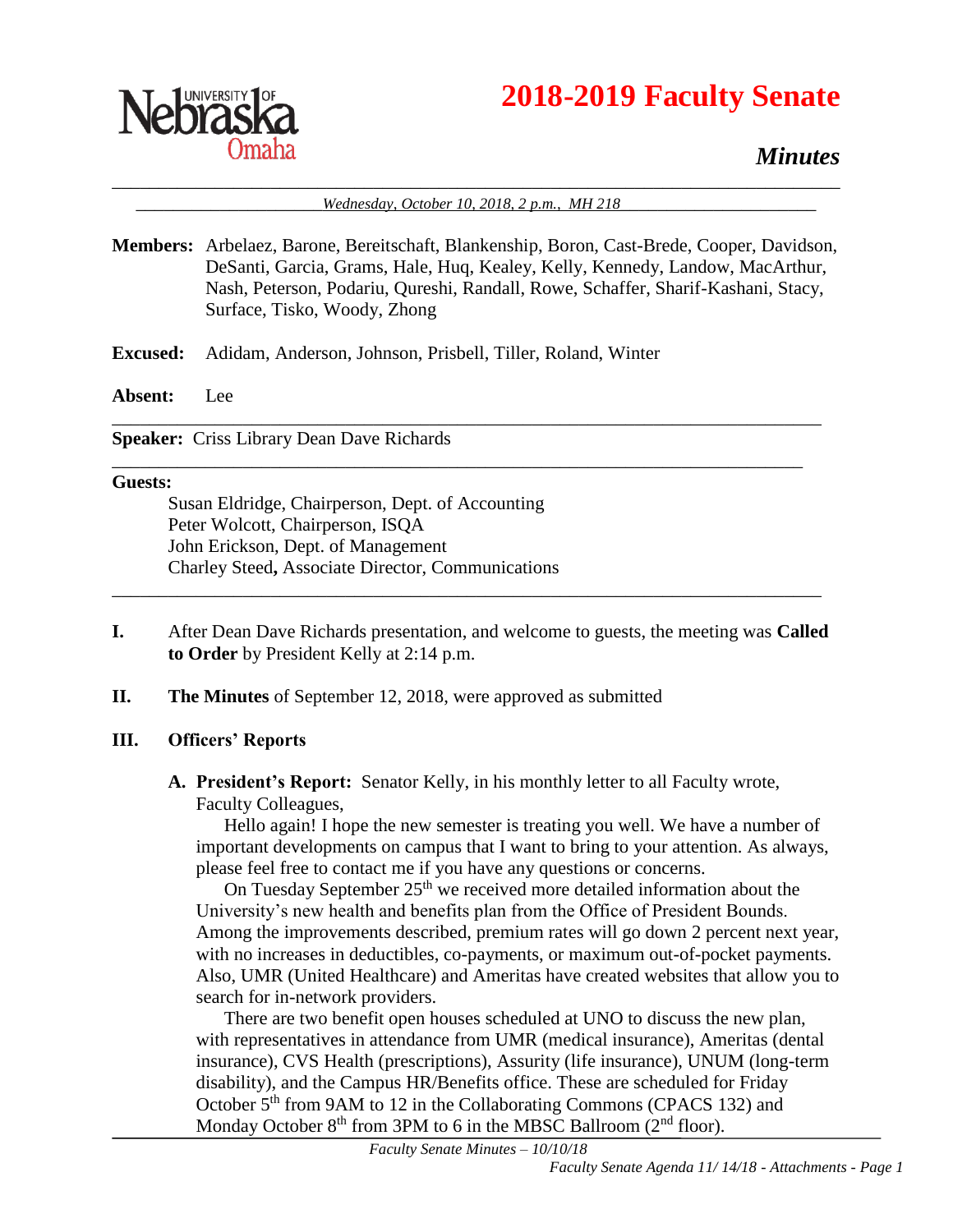As of Wednesday October 26<sup>th</sup>, you do not need to use DUO two-factor authentication to log into your Canvas account at UNO. This change is in response to concerns voiced by faculty, for example, instructors who could not access Canvas in the classroom because they did not have their smartphone or a DUO token available. In the next several months, DUO will be re-introduced to the Canvas login process; however this time it will be on an opt-in basis, it will not be required (as DUO is for VPN, Firefly, and other systems). Faculty will be encouraged to opt in to DUO, as two-factor authentication provides additional security for student grades and other sensitive information stored on Canvas.

Several faculty have raised the issue that with the loss of access to the UNO server, they no longer have the opportunity to have their own personal website on the UNO server. One solution, raised by Senior Vice Chancellor B.J. Reed and by Jason Buzzell, the Director of Digital Communications, is to use the newly expanded faculty profile page; for example, faculty can post a link on this page to a personal website (which is their responsibility to manage). The faculty profile page also enables any changes made in Digital Measures to appear on the page within 24 hours.

Finally, I have spoken with John Amend, the Assistant Vice Chancellor for Facilities Management and Planning and with Doug Ewald, the Vice Chancellor for Business, Finance, and Business Development about two issues raised by faculty. The first is the lack of faculty representation on the Committee on Facilities Planning and the second is the lack of timeliness of Committee meetings (in the past, the Committee has met just once a year and typically after major projects are underway). We are working to address these issues. The next meeting is *scheduled for November 19 (7 a.m., EAB 200)*; among the topics we will discuss are space utilization, change in the use of existing facilities, development of physical facilities, and long-range planning. I will have more details when plans for the meeting are finalized for anyone who wishes to participate.

Please feel free to contact me anytime if you have questions. You can reach me by phone at 4-4124 or by email at [cmkelly@unomaha.edu.](mailto:cmkelly@unomaha.edu)

Best wishes.

**Note:** Phil Covington, AVC Student Success, informed President Kelly that immunizations are not needed for students who take UNMC courses and are nondegree seeking and/or totally on line.

#### **B. Secretary/Treasurer Report:** Senator Stacy reported the

#### **1. EC&A** met September 19, 2018.

#### **Facilities Planning Committee:**

Currently President Kelly and 3 Faculty Senate appointed faculty members serve on the Facilities Planning Committee. Other senators are invited to participate. There is a meeting scheduled for November 19, 7 a.m., EAB 200.

In response to the story in the Omaha World Herald about 1500 solar panels to be installed on three buildings at UNMC, Senator Richard Stacy asked when UNO was going to get solar panels. Chancellor Gold explained the circumstances associated with the UNMC project. He also stated that he would support initiatives to bring solar energy to UNO. Senator Stacy said he would bring the topic up to the Goals and Directions Committee on which he serves as a member. **Faculty Websites**:

Faculty will be able to link URLs to their individual profile page. **Access to course evaluation information by department chairs and directors**.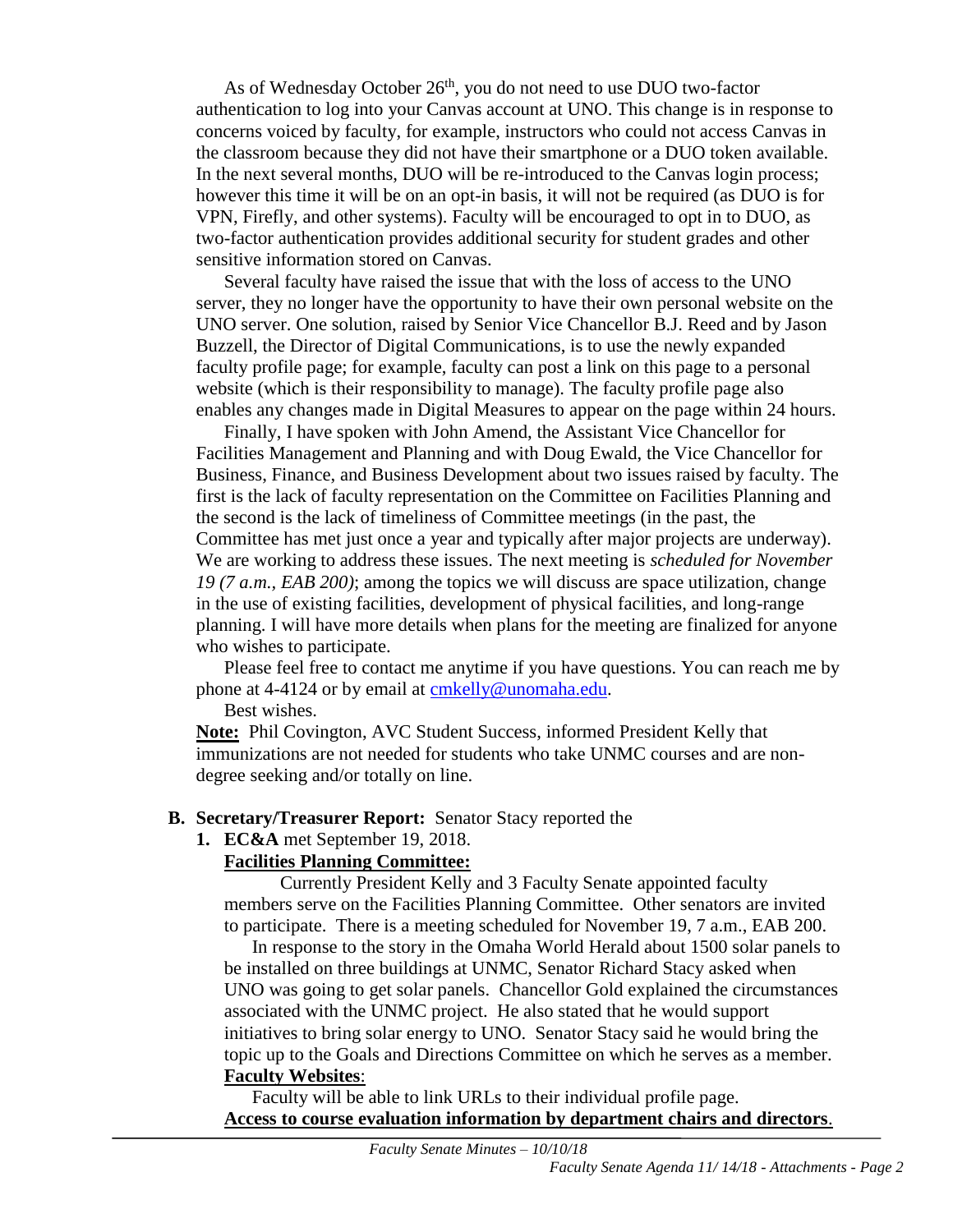Senior Vice Chancellor Reed said that although chairs and directors have access to course evaluation information, they are warned to not look at them unless they have a specific need to do so. He did not discuss what the penalties are for violations.

| Res.<br># | <b>Date</b><br><b>Senate</b><br><b>Passed</b> | <b>Title</b>                                                               | <b>Admin</b><br>Accept | <b>Sent for</b><br><b>Senate</b><br>Action | Denied/<br>Deferred/<br>In<br><b>Progress</b> | <b>Final Action/Resolved</b> |  |
|-----------|-----------------------------------------------|----------------------------------------------------------------------------|------------------------|--------------------------------------------|-----------------------------------------------|------------------------------|--|
| 4347      | 9/12/18                                       | University for the<br>Advancement of<br>Teaching (UCAT)                    | 9/13/18                |                                            |                                               | Acknowledged                 |  |
| 4346      | 9/12/18                                       | <b>UNO Professional</b><br><b>Conduct Committee</b>                        | 9/13/18                |                                            |                                               | Acknowledged                 |  |
| 4345      | 9/12/18                                       | <b>Faculty Grievance</b><br>Committee                                      | 9/13/18                |                                            |                                               | Acknowledged                 |  |
| 4344      | 9/12/18                                       | <b>Ballot</b> for Academic<br>Freedom & Tenure<br>Committee                | 9/13/18                |                                            |                                               | Acknowledged                 |  |
| 4342      | 5/9/18<br>9/12/18                             | Resignation and<br>Replacement of<br>Scott Glasser,<br><b>CFAM</b> Senator | 9/13/18                |                                            |                                               | Acknowledged                 |  |
| 4339      | 5/9/18<br>9/12/18                             | 2018-2019 Standing<br><b>Committee Vice</b><br>Chairs                      | 9/13/18                |                                            |                                               | Acknowledged                 |  |
| 4333      | 5/9/18<br>9/12/18                             | 2018-2019 Standing<br><b>Committee Chairs</b>                              | 9/13/18                |                                            |                                               | Acknowledged                 |  |
| 4341      | 8/15/18                                       | Replacement of<br><b>CPACS</b> Senator                                     | 8/18                   |                                            |                                               | Acknowledged                 |  |
|           |                                               |                                                                            |                        |                                            | <b>TO BE FOLLOWED UP</b>                      |                              |  |
|           |                                               |                                                                            |                        |                                            |                                               |                              |  |
|           |                                               |                                                                            |                        | <b>CARRIED FORWARD</b>                     |                                               |                              |  |
|           |                                               |                                                                            |                        |                                            |                                               |                              |  |

#### **2018-2019 Resolution Action Table (Action Pending and Current Resolutions)**

**2. Treasurer's Report:** Senator Stacy gave the September 2018, Budget Report.

### **IV. Executive Committee Report:** Vice President Barone reported

### **A. Resignation of A&S Senator Tammie Kennedy**

At last week's EC&C meeting, the Faculty Senate Executive Committee voted to accept A&S Senator Tammie Kennedy's resignation due to health concerns.

### **B. Update ER&S Committee Description:**

As there was no quorum at the last ER&S Committee meeting, Senator Davidson has suggested that the ER&S Standing Committee description be updated to replace the wording "special education" with "accessibility services." The EC&C would like to see this sent to the Ad Hoc UNO Faculty Senate Constitution & Bylaws Revision Committee. Senator Barone moved the following motion for the Committee. It passed, and will be sent to the Ad Hoc UNO Faculty Senate Constitution/Bylaws Revision Committee.

### **MOTION: Update of ER & S Standing Committee Description**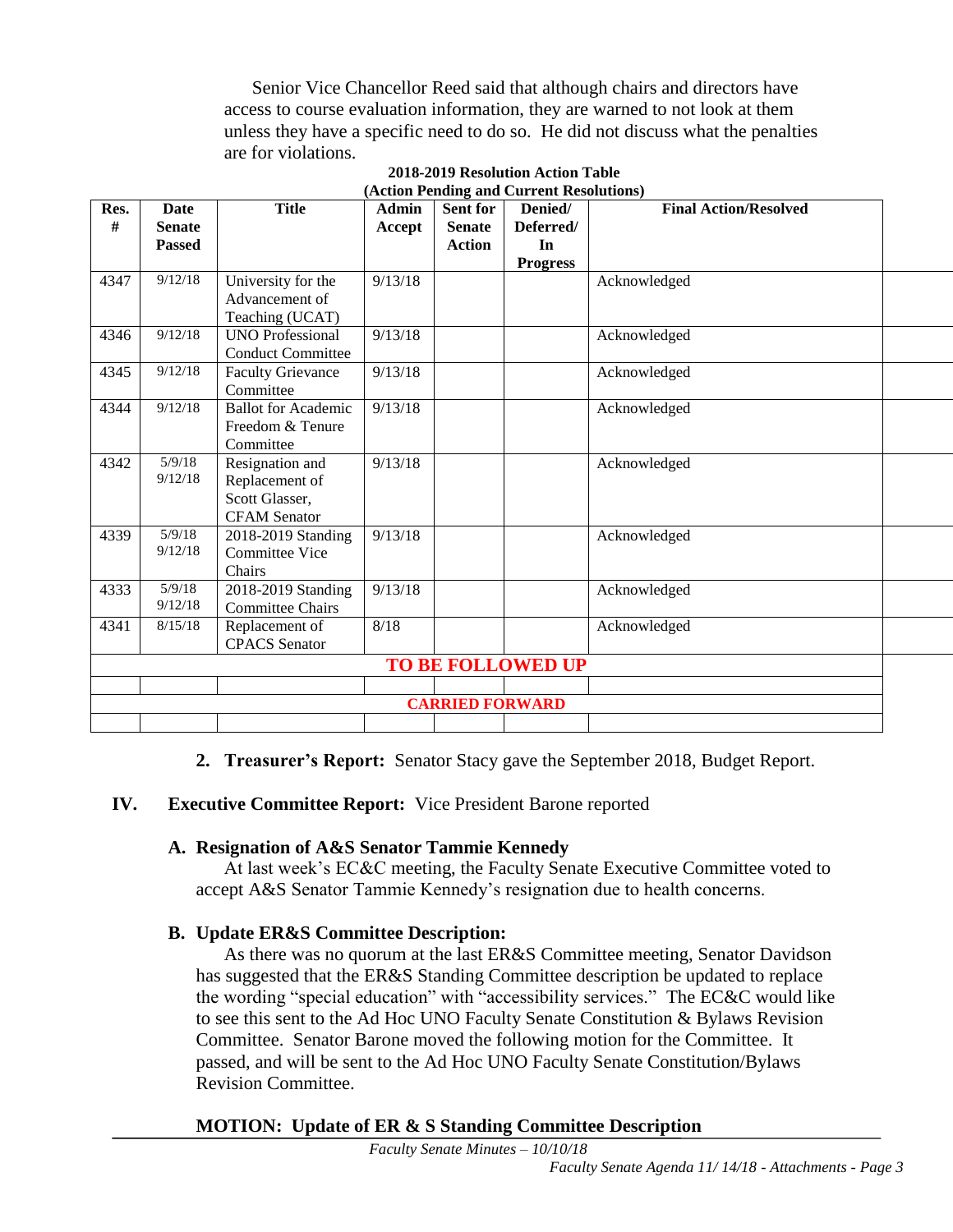**BE IT RESOLVED** that the Educational Resources & Services Standing Committee be updated: "The committee's responsibilities include those matters which pertain to policies involving the library, computer usage, international programs, and any other educational programs, resources, or services. In addition, the committee shall have oversight responsibility for the university committees on library and educational resources, computer usage, international programs, and special education **accessibility services**, and any other such committees as directed by the Executive Committee."

~~~~~~~~~~~~~~~~~~~~~~~~~~

### **Pending**

### **A. Teaching Evaluations**

Senator Kealey noted that information has been lost as teaching evaluations are given back to faculty now. Can another distribution mechanism be found? The evaluations are now distributed via Institutional Effectiveness. Can program be fixed?

*(9/12/18: President Kelly will look into this.)*

### **V. Standing Committee Reports**

**A. Committee on Academic and Curricular Affairs:** Senator Kealey reported the Committee met September 26, 2018.

Present: Senators Hale, Kealey, MacArthur, Randall, Schaffer, Woody **Item 1:** Selection of Vice-Chair of Committee. Dr. Kelly MacArthur, an Assistant Professor of Sociology volunteered to serve as the Vice-Chair. This was formalized by a nomination and second. The vote of the committee was unanimous. Dr. MacArthur is now the Vice-Chair of the Committee.

**<u>Item 2:</u>** Review of a proposal by the Department of Accounting in the College of Business Administration to **change its unit designation** from a Department **to a School**. Professor Susan Eldridge, the chair of the Department of Accounting was present to answer questions about the proposal.

The committee found little to challenge/question in the proposal. The Department laid out a well-reasoned argument that explaining the professional nature of the program and that the designation was important to certain external constituencies when comparing Accounting education programs across the state, region and nation. UNO's Department of Accounting has established some distinction as it is one of only 182 other Accounting programs (internationally) that has received separate (from the College of Business) program accreditation from the Association to Advance Collegiate Schools of Business (AACSB). Professor Eldridge was excused and the committee unanimously voted to move this proposal to the full Faculty Senate for their review and approval.

~~~~~~~~~~~~~~~~~~~~~~~~~~

Senator Kealey moved the following resolution for the Committee. It passed.

#### **RESOLUTION 4348,** 10/10/18**: Approval of the Proposal for a School of Accounting**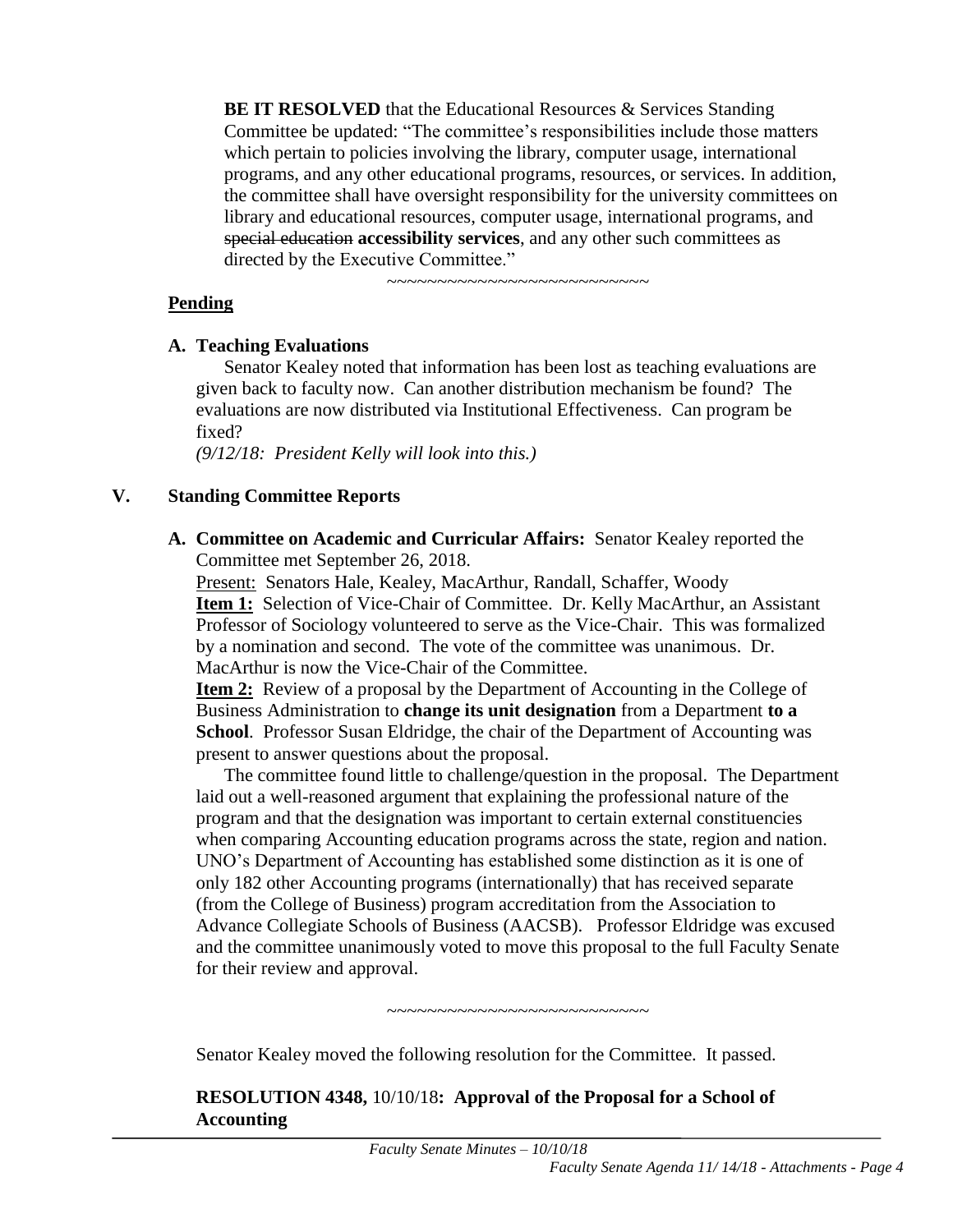**WHEREAS** The Department of Accounting in the College of Business Administration has brought forward a proposal to change its academic unit designation from a department to a School, and,

**WHEREAS** the Department's proposal has carefully described how it meets the comprehensive criteria established by the University of Nebraska for the classification/designation as a school, and

**WHEREAS** Dean of the College of Business has strongly supported this proposal, and,

**WHEREAS** the Advisory Board of the Department has encouraged the efforts of the Department in the development of this proposal,

**THEREFORE, BE IT RESOLVED** that the UNO Faculty Senate, with the above matters being taken into consideration, does hereby approve the proposal.  $~\sim$   $~\sim$   $~\sim$   $~\sim$   $~\sim$   $~\sim$   $~\sim$   $~\sim$   $~\sim$   $~\sim$   $~\sim$   $~\sim$   $~\sim$   $~\sim$   $~\sim$   $~\sim$   $~\sim$   $~\sim$   $~\sim$   $~\sim$   $~\sim$   $~\sim$   $~\sim$   $~\sim$   $~\sim$   $~\sim$   $~\sim$   $~\sim$   $~\sim$   $~\sim$   $~\sim$   $~\sim$   $~\sim$   $~\sim$   $~\sim$   $~\sim$   $~\sim$ 

**Item 3:** Review of a proposal from the Graduate College; College of Business Administration (CBA); College of Information Sciences and Technology and the Mathematics Department of the College of Arts and Science to establish an interdisciplinary **Master of Science in Data Science** degree program. Professor Dustin White was present to represent CBA; Professors Mahbubul Majumder and Andrew Swift were present to represent the Department of Mathematics.

The representatives from CBA and Mathematics spoke to the increasing demand for the broader skills represented by this proposal. This proposal was apparently developed organically as a result of interactions/conversations various members of the parent Colleges and Departments have had with employers as data has become more available within those employer organizations. There was some discussion in the committee about the opportunities for extending the collaboration beyond the hosting departments. For example – we observed that some students in Sociology and/or Psychology might find this opportunity attractive. There was also discussion that courses from other departments (again with a focus on Psychology and Sociology) might be valid substitutes for some of the elective and or core classes – depending on a particular student's preferences and goals. The representatives believed that if these situations occur the Program Director and Graduate Program Committee would have the flexibility to adjust the program definition to meet student needs.

There was also discussion about the administrative and academic management of the program. Specifically – the current version of the proposal did not set out the composition of the Graduate Program Committee for this degree. Some of the committee were concerned that this raises the possibility of the program becoming orphaned. The Chair was charged with communicating with the Graduate Dean to learn about the provisions for this program's leadership.

Other than the oversight with respect to the explicit definition of the Graduate Program Committee and Program Director the committee believed this is an excellent proposal for all of the reasons laid out in the proposal and voted unanimously to pass a resolution in support of this program for the full Faculty Senate to consider.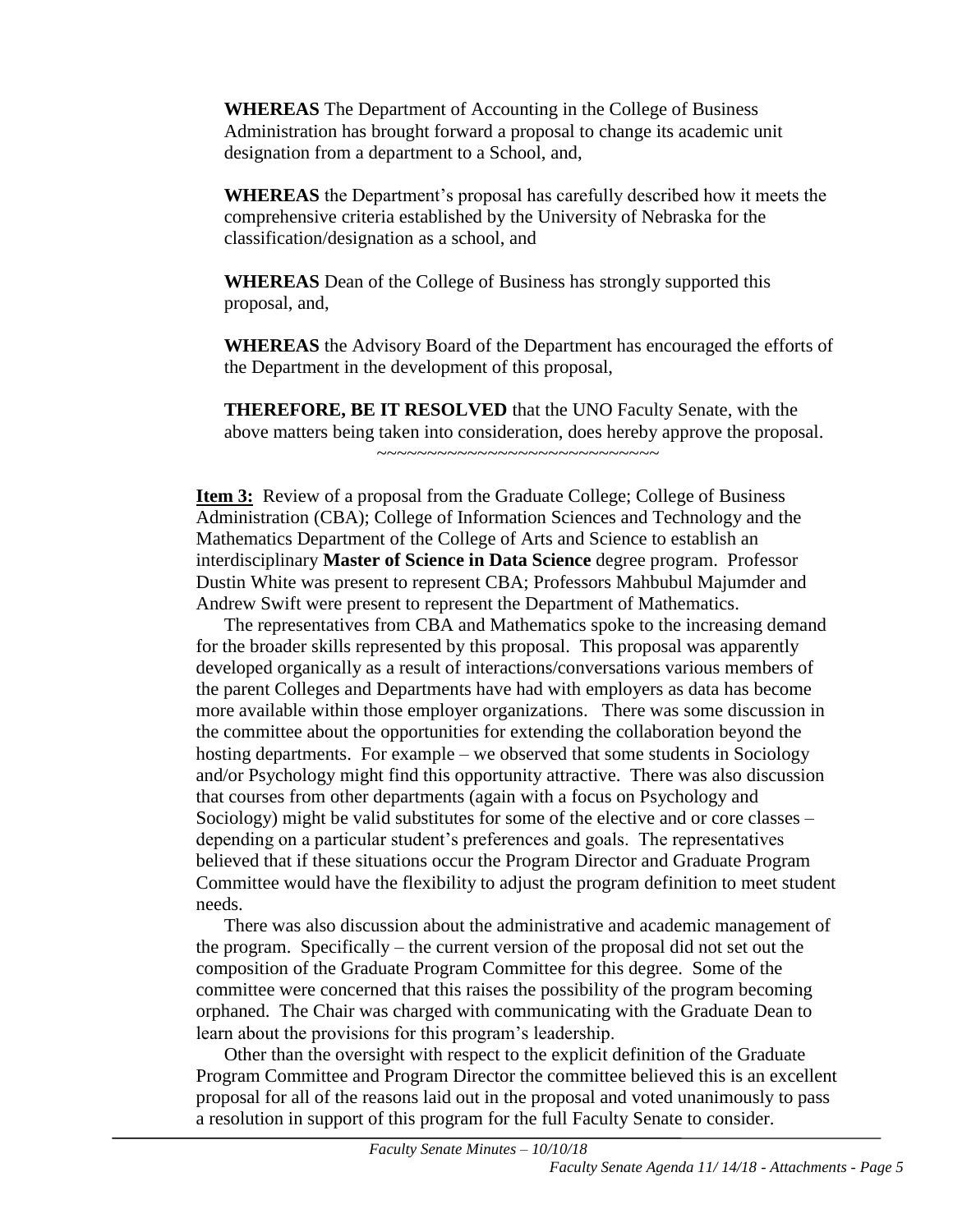Text of Email to Professor Smith-Howell (Dean of the Graduate College): *Dear Professor Smith-Howell;*

*The Academic and Curricular Affairs Committee met today and discussed the proposal for the MS in Data Science. While the committee was generally very positive about this proposal we did have some concerns regarding the composition and administrative management of the Graduate Program Committee that would oversee this degree. Given that this will be housed in 3 different colleges and involve faculty from a variety of departments - how is the chair determined and the voting members?*

*Professor Woody was sure that you would have this information readily available. With regards*

*Burch*

Text of response from Professor Smith-Howell:

*Burch, Thanks for the question and for the committee's work in reviewing the proposal. The Graduate College has guidelines for how to develop a graduate program committee for interdisciplinary programs. We have several at UNO now—for example the graduate certificate in HR and Training involves three colleges, the MS in Computer Science Education two colleges and the Ph.D. in IT three units within a college. Basically the chair/director (or dean if it is college wide) of each area participating in the program recommends the membership from his/her unit. If the governance structure isn't in the proposal we should add it to the proposal but that shouldn't hold up the review process. Typically, we would designate representation from each area such 2-3 faculty from each area, have the committee elect a chair for a specified term. Many programs have the same chair for years; most have a specified term—typically 3 years but it varies by program but can serve more than one term. We do have some that rotate. That may be desired for a new interdisciplinary program but I would recommend that the term be at least 3 years—but it is up to the program to determine what works best for it.*

*Let me know if you have any other questions. Again, thanks for your assistance. Deb* 

~~~~~~~~~~~~~~~~~~~~~~~~~~

Senator Kealey moved the following resolution for the Committee. It passed.

#### **RESOLUTION 4349,** 10/10/18**: Approval of the Proposal for the Creation of an Interdisciplinary Master of Science in Data Science Degree.**

**WHEREAS** The Department of Mathematics, the College of Business and the College of Information Science and Technology each offer programs in support of both undergraduate and Masters level education relating to Data Science. Each of these units has experience in the development and management of discipline specific programs relating to Data Science and,

**WHEREAS** as *Big Data* has become more available and critical to business decision making processes – each of these units has had experiences where their constituents have described new needs that are more generalist in nature and,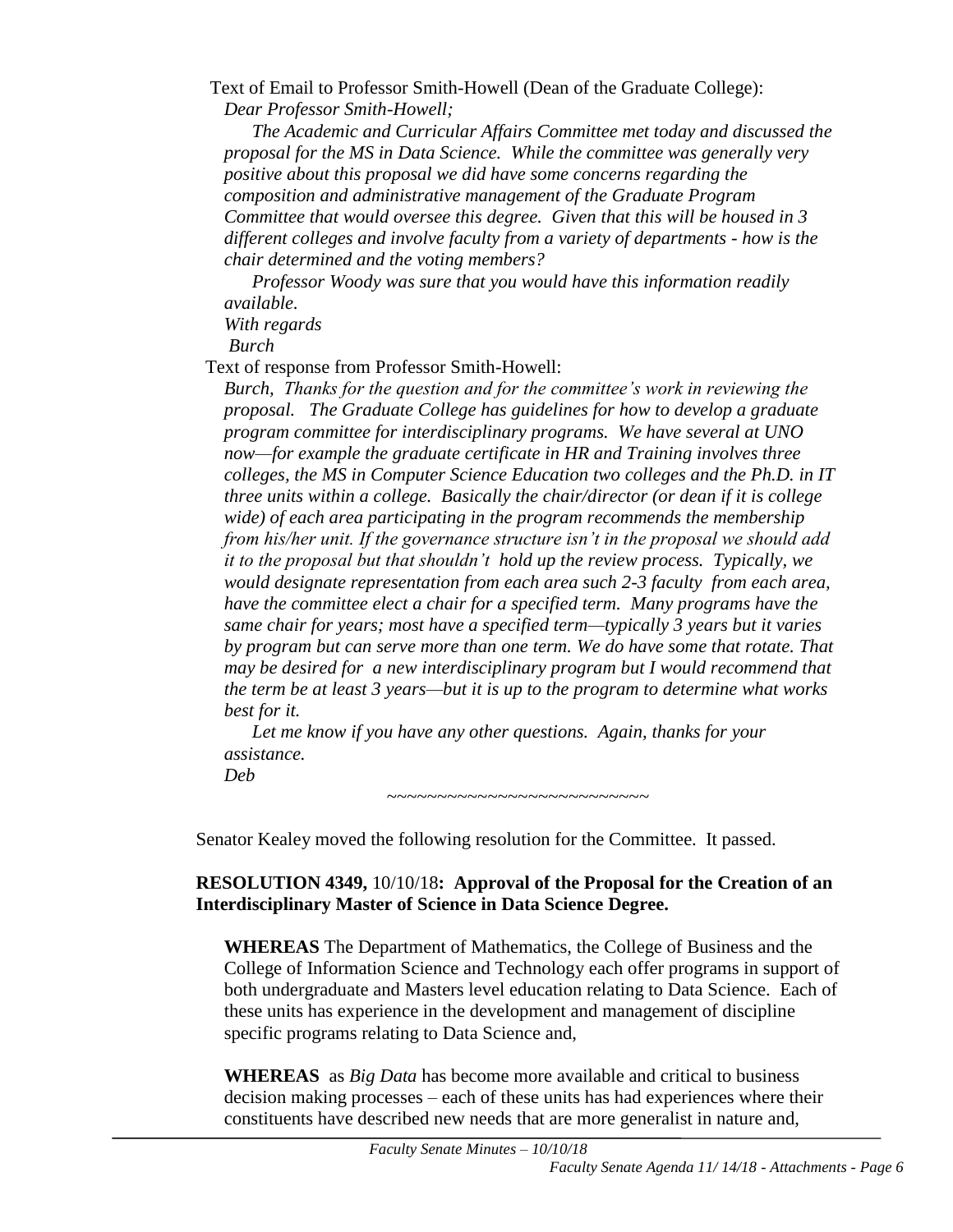**WHEREAS,** the proposal for the Master of Science in Data Science is the result of a collaborative process between three different academic units of the University of Nebraska at Omaha as well as multiple discussions between faculty and unit leadership with business leaders and ,

**WHEREAS** each of the academic units have experienced student and external stakeholder interest for the education, tools and opportunities that are envisioned with the development of this program,

**THEREFORE, BE IT RESOLVED** that the UNO Faculty Senate, with the above matters being taken into consideration, does hereby approve the proposal. ~~~~~~~~~~~~~~~~~~~~~~~~~~~~~~~~~~~~

**Item 4:** Brief discussion of whether the processes imagined/suggested in the newly revised Academic Integrity policy are in place to support identifying serial violators. Professor Sajda Qureshi raised concerns about some of the implementation details relating to the Academic Integrity policy at the Faculty Senate meeting on September  $12<sup>th</sup>$ . We determined that we cannot take further action until we have more completely researched this issue.

### **PENDING:**

**1. Early College High School:** *(EC&C sent to A&CA 2/7/18)*

FYI: E-mail received 2/5/18 from Senator Adams:

*At Friday's English Department meeting, as we discussed Dual Enrollment and other issues, a new program in the Millard School District dominated much of our discussion and members of the department asked me to take this issue to Faculty Senate. In short, our department has concerns about the various impacts of a program called Early College High School* 

*<http://mshs.mpsomaha.org/academics/early-college-high-school> The program says high school students can earn an Associate degree from Metro and that those credits will fulfill the general education requirements at UNO. Members of my department are concerned about how this might threaten enrollments at UNO and about the quality of such a program (it seems, for example, that a 10th grade English course could satisfy the English 1150 writing requirement at UNO). I would like to put this on the EC&C agenda as a point of discussion to determine if faculty in colleges beyond Arts and Sciences are also concerned about such a program.*

# **2. Plagiarism**

Senator Qureshi asked if anyone knew of any institutional support in keeping track of student plagiarism cases. Phil Covington, AVC for Student Success, was mentioned. Plagiarism was also noted in the recent Academic Integrity Policy. *(9/12/18: This was assigned to the Academic & Curricular Affairs Committee.)* 

**B. Committee on Educational Resources & Services:** Senator Davidson reported the Committee met September 26, 2018**.**

Members Present: Jill Blankenship (A&S); Marlina Davidson (CFAM); Andy Zhong  $(A&S)$ 

Members Excused/Absent: Tej Adidam (CBA) Interim Chair; Jooho Lee (CPACS);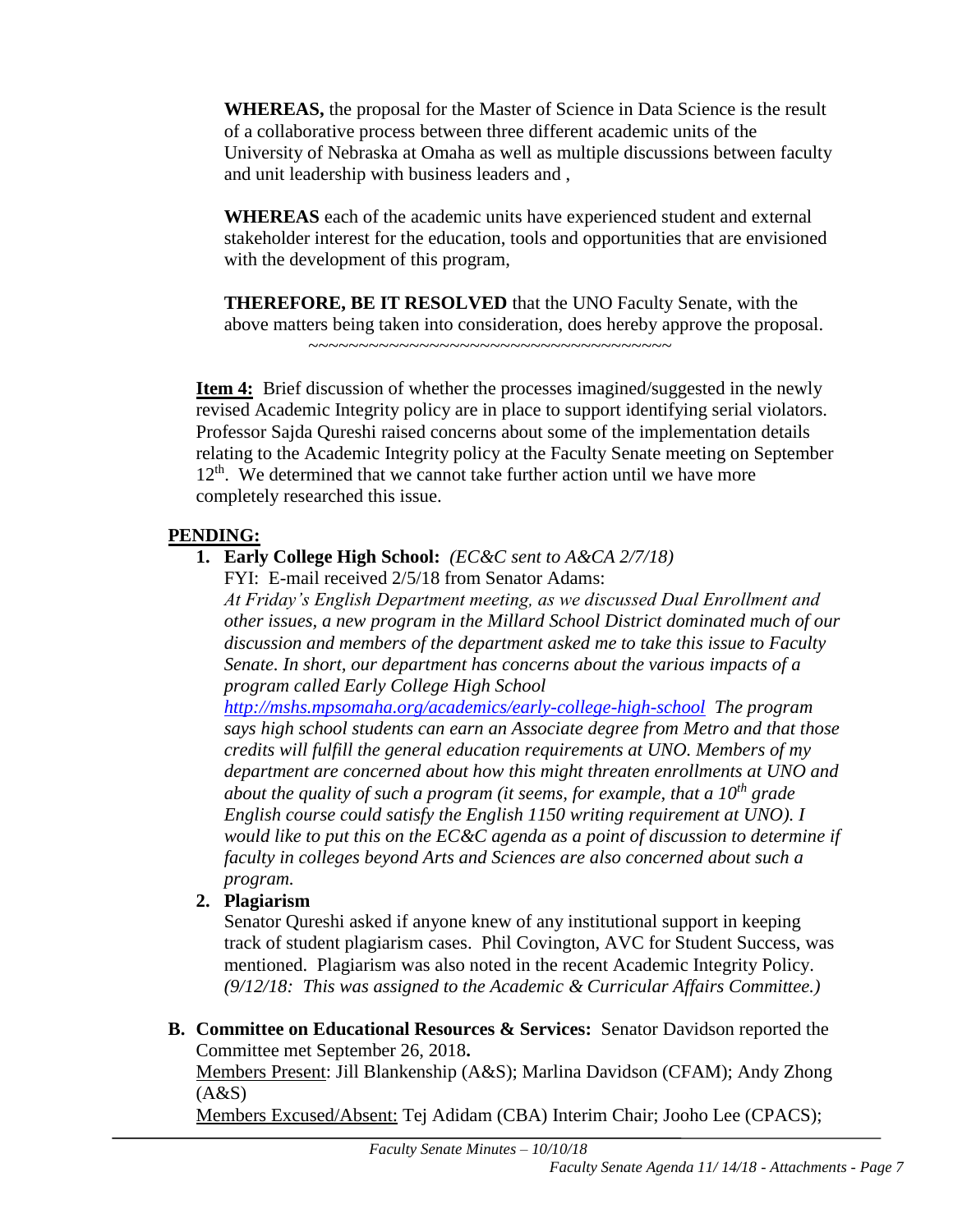Jeanne Surface (ED) Vice Chair

# **Work on Pending Items:**

- 1. Payroll deduction for Paul Beck Scholarship: Senator Davidson is following up with the NU Foundation. She will offer a status update when the Faculty Senate meets in October.
- 2. Accessibility to IT classroom equipment: Senators Lee and Blankenship talked to Bret Blackman & Jaci Lindburg in ITS about technology in the classroom.
- 3. Educational Resources/Accessibility Services: Senator Davidson invited Cathy Pettid, Assistant Vice Chancellor, Student Affairs or someone from her office to attend October's committee meeting to talk about updates related to student success and accessibility in the classroom. This include Behavior Review Team (BRT) and Counseling and Psychological Services (CAPS).
- 4. Senator Zhong has recommended that we invite someone from the Library to give a short presentation at Faculty Senate to update everyone on services.

# **NEW:**

Senator Davidson suggested that the ER & S Standing Committee description be updated to replace the wording "special education" with "accessibility services**."**

The motion was discussed and voted on in the Executive Committee Report. The next ERS Standing Committee meeting will be on October 31st.

# **PENDING:**

- **1. Payroll Deduction for Paul Beck Scholarship**  $(2/7/18)$   $(3/7/18)$ : a response from Debra Wilcox (UNO Controllers Office) regarding the possibility that faculty could submit a payroll deduction that would serve as a monthly gift to the Beck scholarship fund. Senator Marlina Davidson has agreed to follow-up.
- **C. Committee on Faculty Personnel & Welfare:** Senator Huq reported the Committee met September 26, 2018**.**

Senators Present: Claudia Garcia, Ziaul Huq, Marshall Prisbell

Excused**:** Dale Tiller, Tammie Kennedy (resigned)

**Absent:** Paul Landow

The meeting did not make quorum, so we did not vote on any item. It is assumed that there will be a replacement for Prof. Tammie Kennedy. The committee discussed the pending issues and decided to follow-up on those for reporting them to the Senate. The work was divided as follows among the present members:

- Wellness Fees, Faculty/Staff Safety process: Ziaul Huq will follow up on these issues and invite Joe Kaminski, Director of HPER and Dr. Gina Toman, Faculty Human Resources Offices to FP & W meetings in October and November, respectively. Ziaul Huq will also look into the activities of the office of Faculty/Staff Assistance to identify potential areas of improvement for Faculty welfare.
- Server for Personal Web pages: Senator Garcia will follow up on that to identify the point person that can help bring back the lost faculty privilege. Senator Garcia will also look into the possibility of extending the faculty/staff family tuition assistance program for part time students, currently this benefit is extended only to family members only if they are full time students. She is going to talk to Esther Scarpello about the existing policy.
- Air Handler for Sculpture Lab: Senator Prisbell will follow up on that.
- The committee decided that in order to conduct a survey of faculty preferences of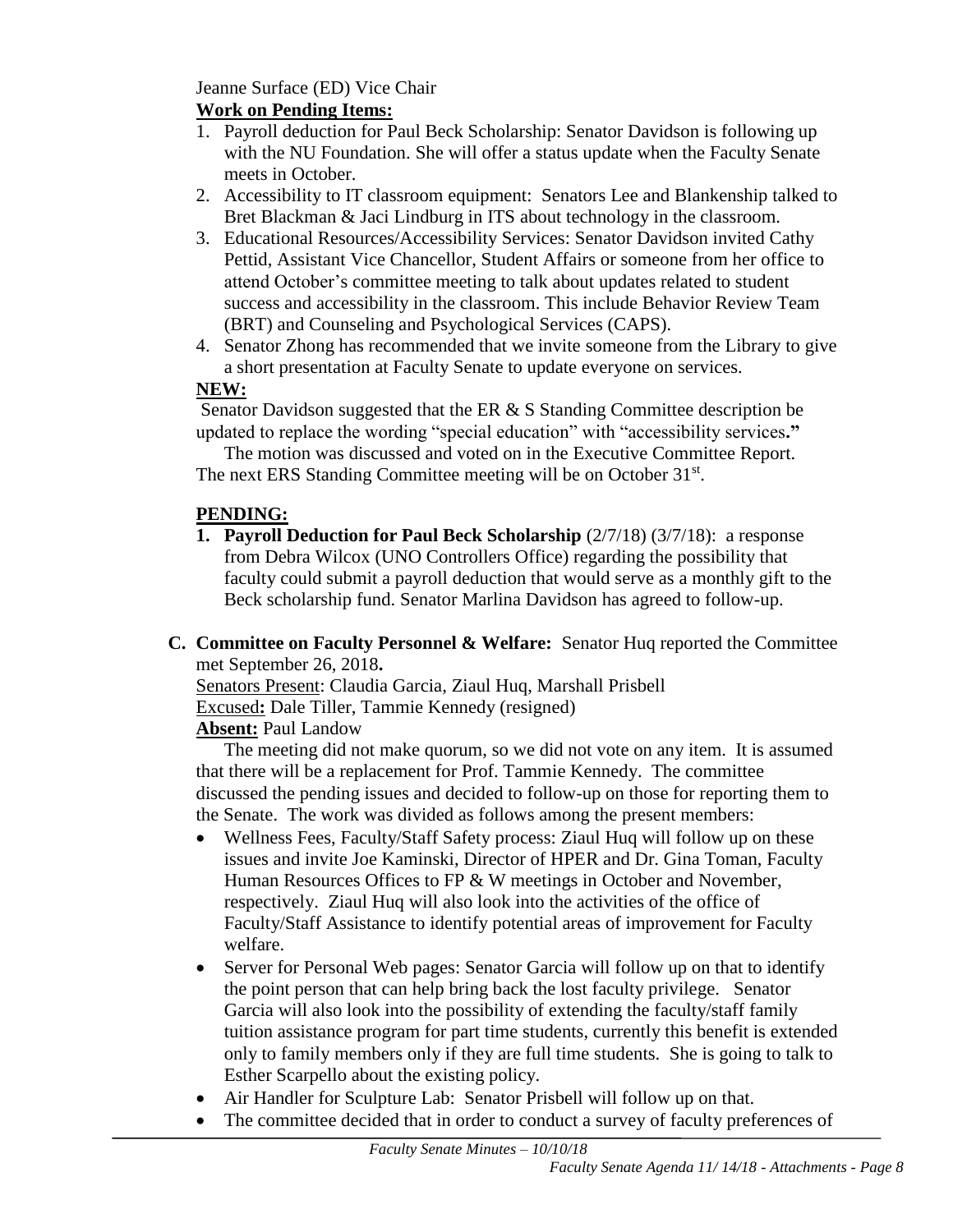welfare issues the pending issues should be addressed first, and then based on the outcome we can compose a list of new ideas and seek faculty preference on those.

# **Status of the pending issues as of 10/3:**

- Senator Ziaul Huq consulted Mr. Joe Kaminski and Ms. Esther Scarpello about the status of the proposed wellness program. According to them, the proposal is sitting in Varner Hall in Lincoln for verification of legal ramifications, and tax implications of this benefit for faculty. According to Joe Kaminski, central administration wants it to be a negotiated decision between faculty and administration, he also thinks that there is no chance that it will be approved by the beginning of next Semester. Esther Scarpello promised to call a point person in Lincoln on Thursday to find more about it, she promised some inputs by Friday.
- Senator Prisbell reached out to Prof. David Helm, According to Prof. Helm University finally seems to be paying attention to basic safety concerns in the Sculpture Lab and throughout the department. The Dept. has developed its dust collection system to better the air quality in the studio and limit the potential for fire related hazards. Additionally the college is funding a half time position for a lab tech. This individual will address a variety of safety issues throughout the school of the arts. Prof. Helm has also met with Kevin Thibdeau about further improvements in the lab facility, which he is optimistic that they will be acted on.
- The faculty Senate President's memo appears to take care of the server for faculty web sites, or does it? It appears that no dedicated server will be available to house faculty web pages.
- Committee will invite Dr. Gina Toman to discuss faculty safety issue after she assumes her new role.

# **PENDING:**

**1. Wellness Fees.** *10/2017:*On Mon Sept 18, there was an initial faculty/staff wellness-based incentive program meeting in EAB 202 organized by Dan Shipp. Attending: Dan Shipp, Cathy Pettid, Joe Kaminski, Jeanne Surface, Griff Elder, Cecil Hicks, Carol Kirchner, and Esther Scarpello**.**

The group met to discuss how UNO could develop and pilot a wellness-based incentive program for faculty/staff. The wellness program needs still to be worked out—both programmatically and financially. But roughly, the idea is that, UNO would offer a pilot program that would partially reimburse the cost of a Wellness/H&K membership based upon member usage and participation in specific wellness program elements. Tentatively, the financial incentive might be as much as a \$100 reimbursement of the \$150 per semester Wellness/H&K membership fee. Details have to still be worked out. The working goal is to offer this pilot program starting in January (but if not January, then the following August-2018).

The working group plans to meet every two weeks. The first meeting will discuss the requirements for reimbursement.

I have been asked to put together a Faculty Senate Focus Group that this working group can consult.

*(On 9/5/18 the EC&C noted that the AAUP has to head this possible program/benefit.)*

**2. Faculty/Staff Safety Processes.** *10/2017 cont.:* Dr. Gina Toman has been named Faculty Human Resources Officer and Assistant to the Senior Vice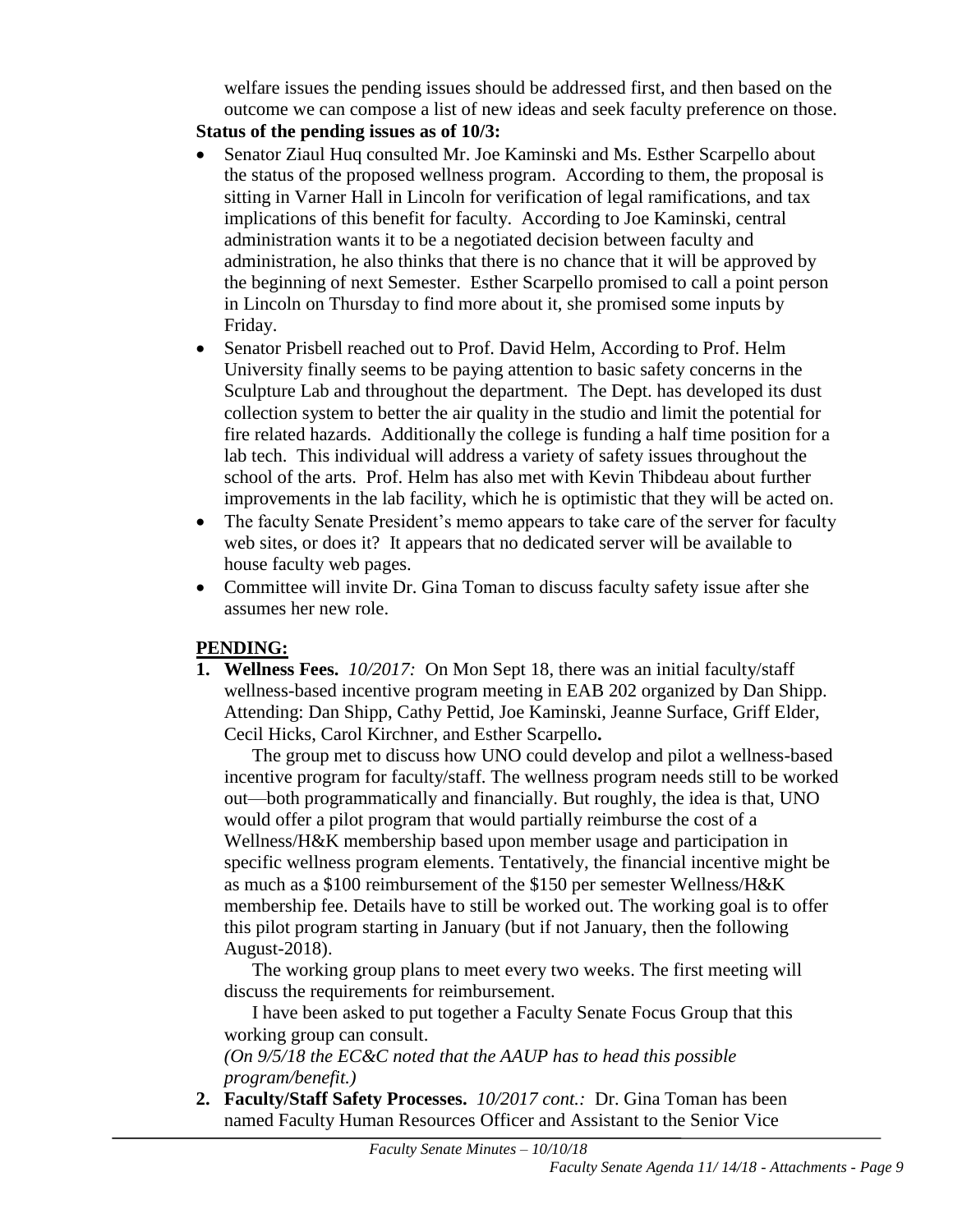Chancellor. She begins her new role on October 11**.**

We are interested in the administration developing a website similar to the Student Safety Website.

Note: We felt that the following site makes a good model:

http://academicpersonnel.unc.edu/faculty-policies-procedures-guidelines/ We expect Gina Toman will be help us address the request that there be a

flow-chart that will help faculty understand and negotiate the many resources that are available: Ombudsperson, EAP person, counseling, BRT, etc. What information is confidential, etc. This "flowchart" may manifest itself in the form of the website mentioned above.

*(3/4/18 Info: Academic Affairs is doing a big website development.)*

# **3. Server for Personal Web Pages**

Senator Elder reported that last year all faculty across campus lost the server, along with the opportunity to have their own personal web sites, like Math. The Web site may have not been pretty, but it was spot on for other mathematicians to check. Senator Zhong said it now looks odd. Senator Kennedy said we all need support to get the server back for supporting personal web sites. Anything without branding is gone.

*(On 12/13/17 this issue was given to the FP&W Committee.) (3/4/18: EC&C suggested putting this item on the EC&A agenda. UNL has cloud hosting services.)*

*(8/18 Past-President Grams will e-mail about this.)*

*(At the 9/5/18 EC&C meeting it was decided to put this on the 9/19/18 EC&A agenda, as UNL already has this capability, and there were questions as to why UNO can't do the same for its faculty.)*

# **4. Air Handler for Sculpture Lab**

*(On 4/11/18 Senator Stacy reported the air handler for the Sculpture Lab is dangerously outdated. The full Senate moved to send it to the FP&W Committee to look into how it can be updated or replaced, or who to keep in contact with.) (At the 10/3/18 EC&C meeting it was reported and this problem has been corrected and this item is dismissed.)*

# **5. Accessibility to Classroom IT Equipment**

*(3/7/18):* EC&C sent this item was to the ER&S Committee**.**  *(8/15/18: ER&S moved to have this item sent to FP&W as this seems to be ergonomics.)* 

# **D. Committee on Goals and Directions:** Senator Bereitschaft reported the Committee met September 26, 2018**.**

Present: Senators Arbelaez, Bereitschaft, Stacy, and Tisko Absent/Excused: Senators Roland and Sharif-Kashani

We discussed the pending issue of increasing faculty representation in campus facility planning. Unfortunately, we are unsure as to how to proceed at this juncture given that the appropriate point of contact has yet to be identified. A second pending item, the invitation of Dr. Jane Meza to discuss with our committee her goals/plans for the new joint position of AVC -- Global Engagement, also remains uncertain. It is hoped she can join us at our November 28 meeting.

The committee discussed new business pertaining to bringing solar energy infrastructure (particularly solar panels and EV charging stations) to the UNO campus. Dr. David Corbin, professor emeritus in the School of Health and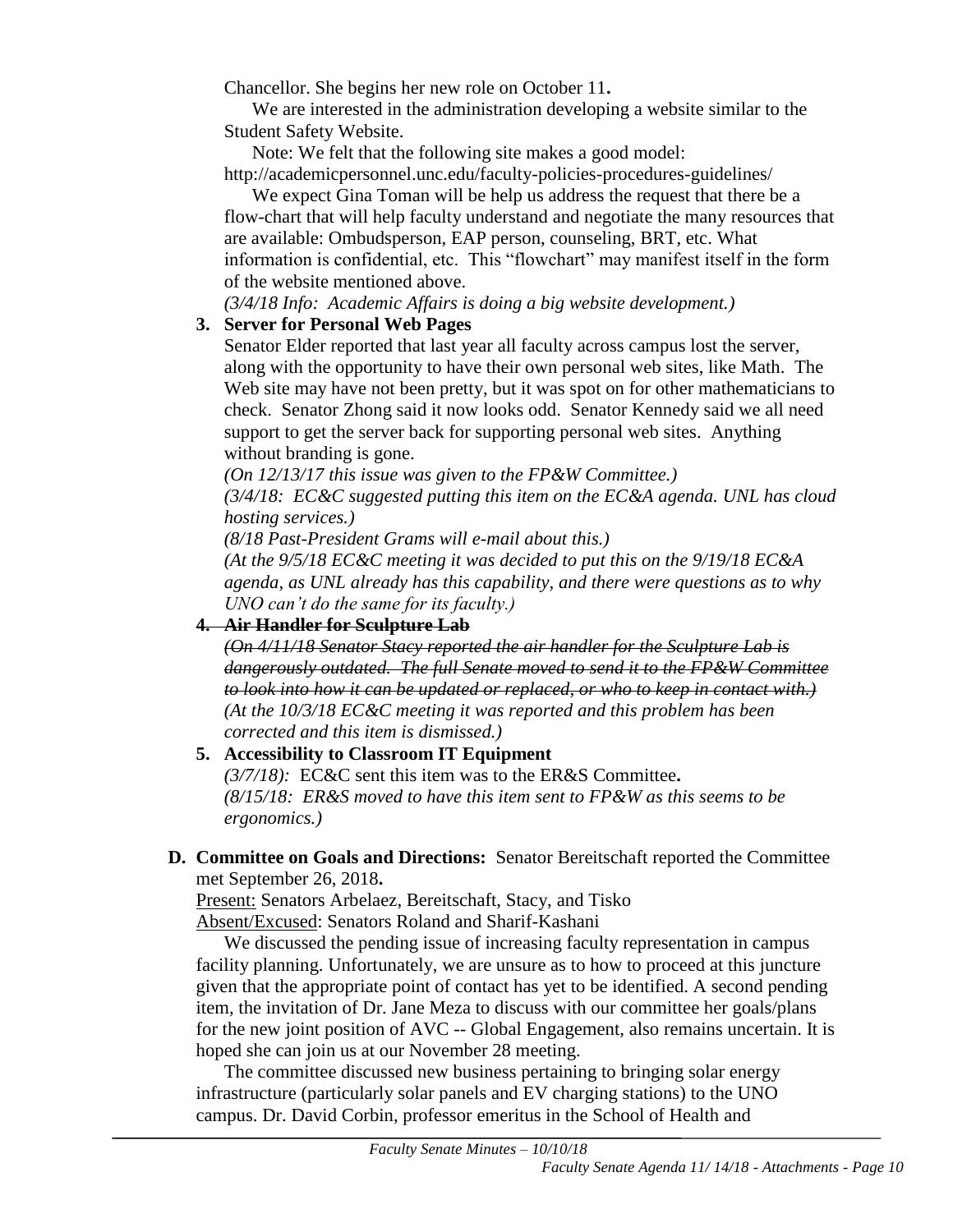Kinesiology and past president of Nebraskans for Solar, was able to lend his expertise to the discussion, suggesting potential funding sources and partnerships. The committee believes it may be worthwhile to invite Dr. Corbin to address the Senate as a whole.

# **PENDING:**

- **1. Facilities Planning and Faculty Representation** (Specifically, which Facilities Planning Committee would be the best on which to have faculty representation before plans are made, not just reported?) *(Sent to G&D 2/10/16) (3/4/18 Info: Senator Bereitschaft is checking on this.)*
- **2. Solar Panels at UNO**

Bringing solar energy infrastructure (particularly solar panels and EV charging stations) to the UNO campus and potential funding sources and partnerships. *(10/3/18: EC&C was told Senator Richard Stacy would take the point on this.)*

**E. Professional Development:** Senator Boron reported the Committee met in September.

**Attendees:** Senators Boron, DeSanti, Podariu

**Excused Absence**: Senator Cast-Brede

**Absent**: Senators Cooper and Winter

1. Addressing List of Supportive Information for Retirees

Guest: Esther Scarpello attended to discuss common practices when faculty members are approaching retirement.

The committee discussed the need to consider generating two lists, one when faculty members are beginning to contemplate retirement, and a second for once faculty members have decided to retire.

Meetings with financial advisors are recommended, as is considering all options regarding health care coverage – these are the two biggest decisions that need to be made.

2. Regarding Sabbatical Consistency Across Departments and Colleges

Discussion: Faculty members may get different information at the department or school level that could impact whether an application is received or supported at the college-level. Is there a need to survey faculty about this process?

Continuing Business:

Need to invite Hank Robinson from Institutional Effectiveness to discuss:

1. Access to teaching evaluations;

2. Improving meaningfulness of teaching evals (connect open-ended responses) Next meeting: Regina Toman will visit with us regarding retirement.

# **PENDING:**

**1. Faculty Professional Development Leave policies/procedures:** 

*(1/10/18: The PD committee is waiting for deans to complete a survey to actually gauge faculty's understanding of FPD leave policies and procedures.) (At the 4/18/18 EC&A meeting this was discussed with Chancellor Gold and SVC B.J.Reed.)*

- **2. Creation of an Easily Found List of What Retiring Faculty Need to Know** *(4/11/18: Sent to PD Committee.)*
- **3. Distribution of Student Evaluations**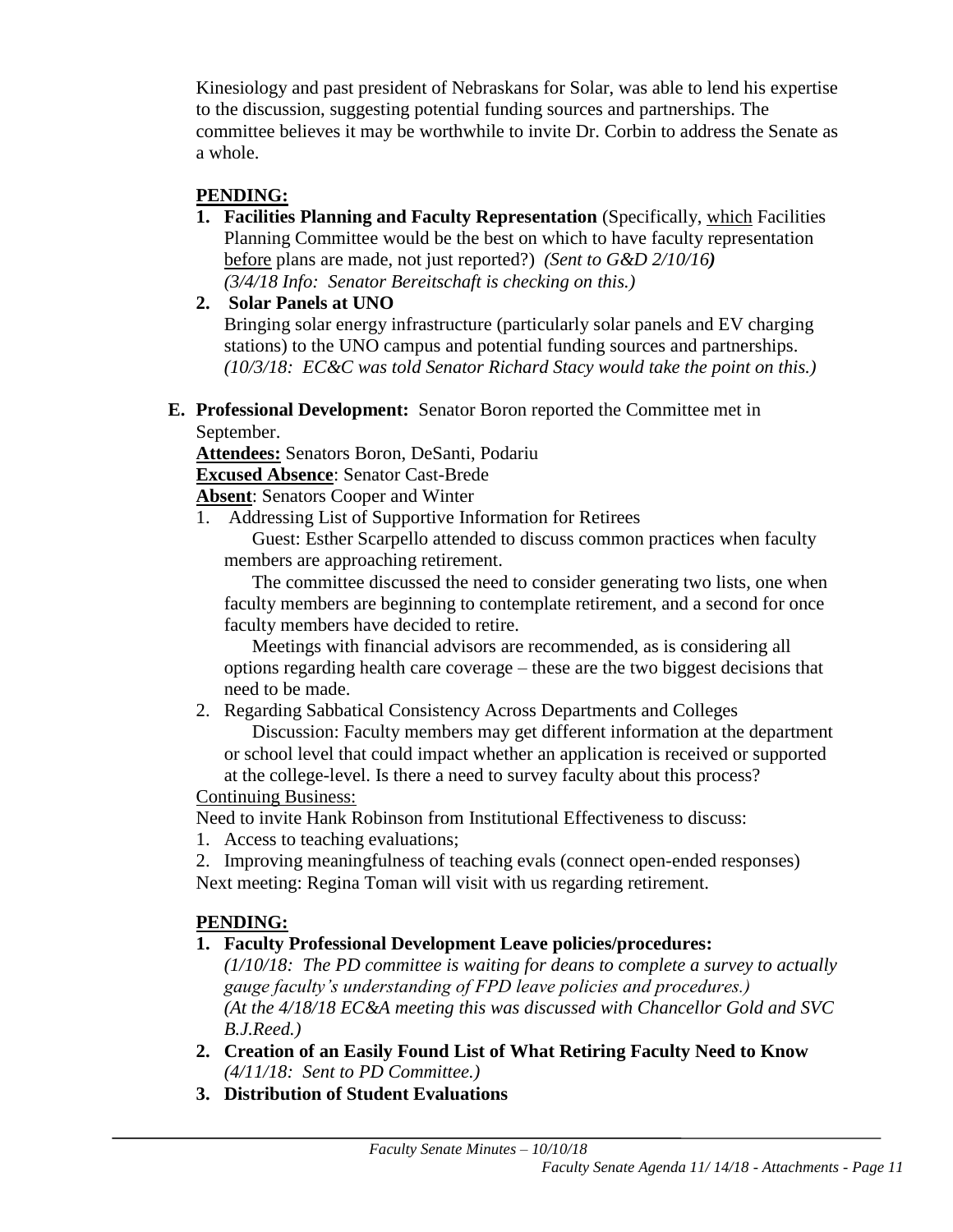Senator Adidam noted that student evaluations and grades are now available to all chairs. Availability of student evaluations to only that faculty member's department chair, "Least Privilege," would be a better policy.

*(9/12/18: This was assigned to the Professional Development Committee to see a change made.)*

*(10/3/18: Is there a mechanism to see the numbers when a student made comments on his/her evaluation?)*

# **4. Student Evaluations Response Rate**

The response rate of Student Evaluations has dropped dramatically since hard copy evaluations were done away with. Hard copy response rates were 80-90%, now the response is down to 10-15%. Is there a solution to this? Are there ways to increase the response?

*(10/3/18: The EC&C sent this item to the Professional Development Committee.)*

# **5. Faculty Personal Web Pages on the UNO Website**

It was suggested that this should be mentioned at the 10/17/18 EC&A meeting.

The current status quo, of providing links on a digital measures generated page, does not meet the needs of faculty research, teaching, and outreach efforts. Faculty, labs, and departments often need the ability to host information regarding their current research projects and papers, resources for classes, event calendars, and open student worker positions. Faculty websites are also often used as a point of sharing with external colleagues and for promoting and distributing research project outcomes (especially those tied to grants or papers). Often, faculty also host curricular resources related to their classes on sites of this kind as well. Having UNO domains (e.g. faculty.unomaha.edu) and custom facultycreated web pages is also pivotal for faculty to brand themselves on a national stage in their respective fields.

The one-size-fits all digital measures page does not meet these needs and forces faculty to move their resources off-site and off-brand. For these reasons, Senator Hale will move that the faculty senate investigates and pushes for the issue of university-provided on-domain website addresses and web service hosting resources to be provided for interested faculty, labs, and departments.

*(On 10/10/18 the Faculty Senate decided that this item should be looked at by the Committee on Professional Development*.)

- **F. Committee on Rules:** Senator Peterson reported the following three resolutions were moved for the Committee. All passed.
	- **1. Completion of RESOLUTION 4344,** 9/12/18, 10/10/18**: Academic Freedom & Tenure Committee** *(574 Ballots were sent to UNO full time faculty. 255 Ballots were returned on time and with signed outer envelopes, 249 valid, 14 invalid.)*

**BE IT RESOLVED** that in accordance with Article 6.5.2 of the Faculty Senate Bylaws the following nominees for the Academic Freedom and Tenure Committee are brought forward by the Rules Committee for senate nomination. The ballot will be presented to the UNO Faculty.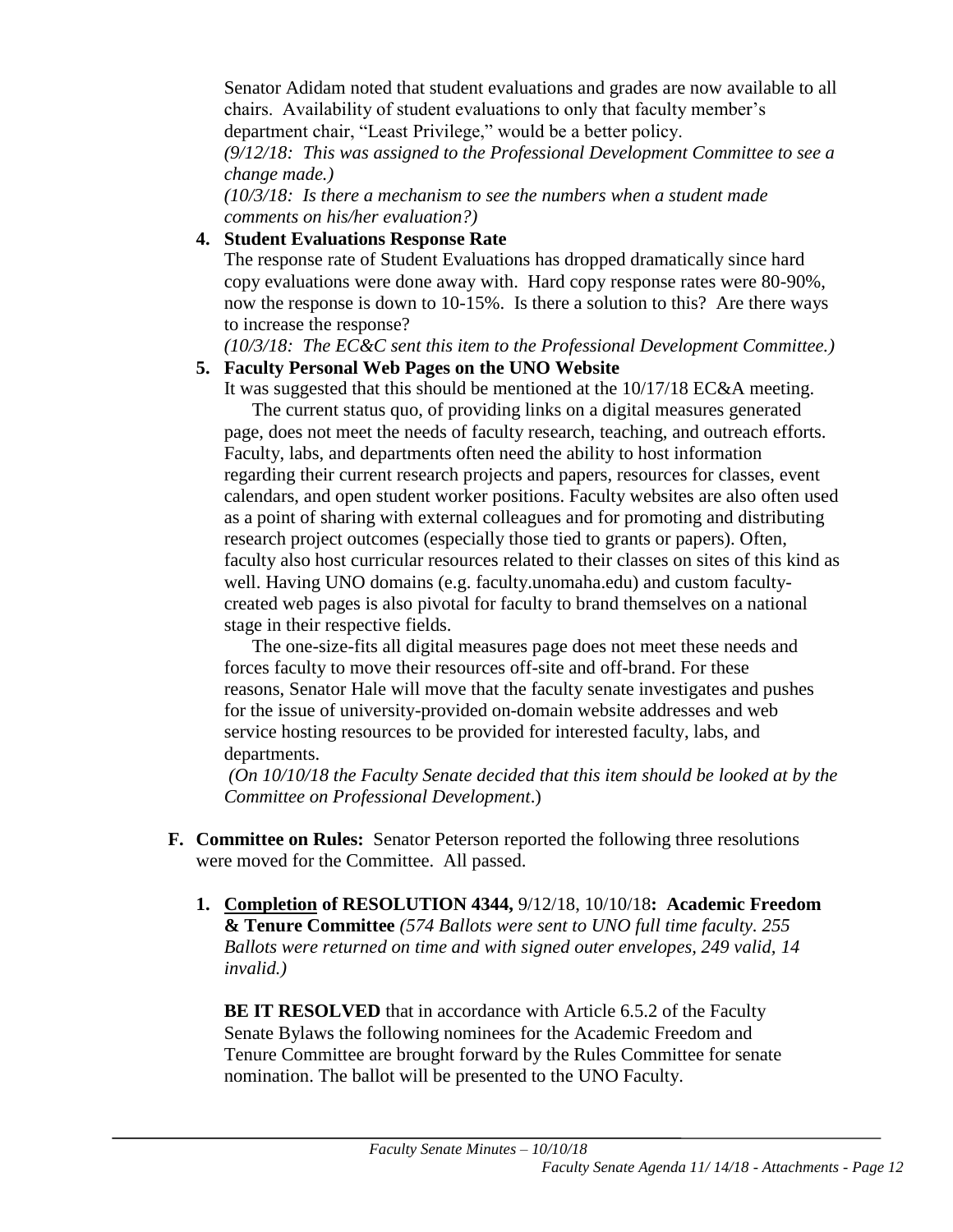One tenured faculty member will be elected from the following two nominees to serve a three-year term from October 16, 2018, through October 15, 2021, to replace Gwyneth Cliver, whose term will expire:

> Maria Arbelaez (149 For) ELECTED David Peterson. (99 For)

And one Non-Tenured Faculty member will be elected from the following two nominees to serve a three-year term from October 16, 2018, through October 15, 2021, to replace Alecia Anderson, whose term will expire:

Tara Richards (127 For) ELECTED Jenna Yentes. (117 For) ~~~~~~~~~~~~~~~~~~~~~~~~~~

### **2. RESOLUTION 4750,** 10/10/18**: Faculty Senate Budget Advisory Committee Replacement**

**BE IT RESOLVED** as Michael O'Hara is retiring December 31, 2018, the following faculty member will complete his term (08/01/16 - 07/31/19):

> Dale Eesley. ~~~~~~~~~~~~~~~~~~~~~~~~~~~~

### **3. Completion of RESOLUTION 4331,** 5/9/18, 10/10/18: **Student Publications Committee, Position A**

BE IT RESOLVED that the following names constitute the Faculty Senate approved list of nominees to the Student Publications Board, Position A, to replace Karen Weber, from which the Chancellor is to select one for a three-year appointment from 01/01/19 through 12/31/21 as specified in the By- Laws of the Board of Regents:

Melodae Morris Karen Weber (reappointed). ~~~~~~~~~~~~~~~~~~~~~~~~~~

# **V. Ad hoc Committees**

**A. (Ad hoc UNO-UNMC Faculty-to-Faculty Communication and Collaboration Committee)** Senator Barone reported the next meeting is October 31, 2018.

# **VI. New Business**

**A. Motion 1: Faculty Website Hosting Capabilities** (moved by Senator Hale) The current status quo, of providing links on a digital measures generated page, does not meet the needs of faculty research, teaching, and outreach efforts. Faculty, labs, and departments often need the ability to host information regarding their current research projects and papers, resources for classes, event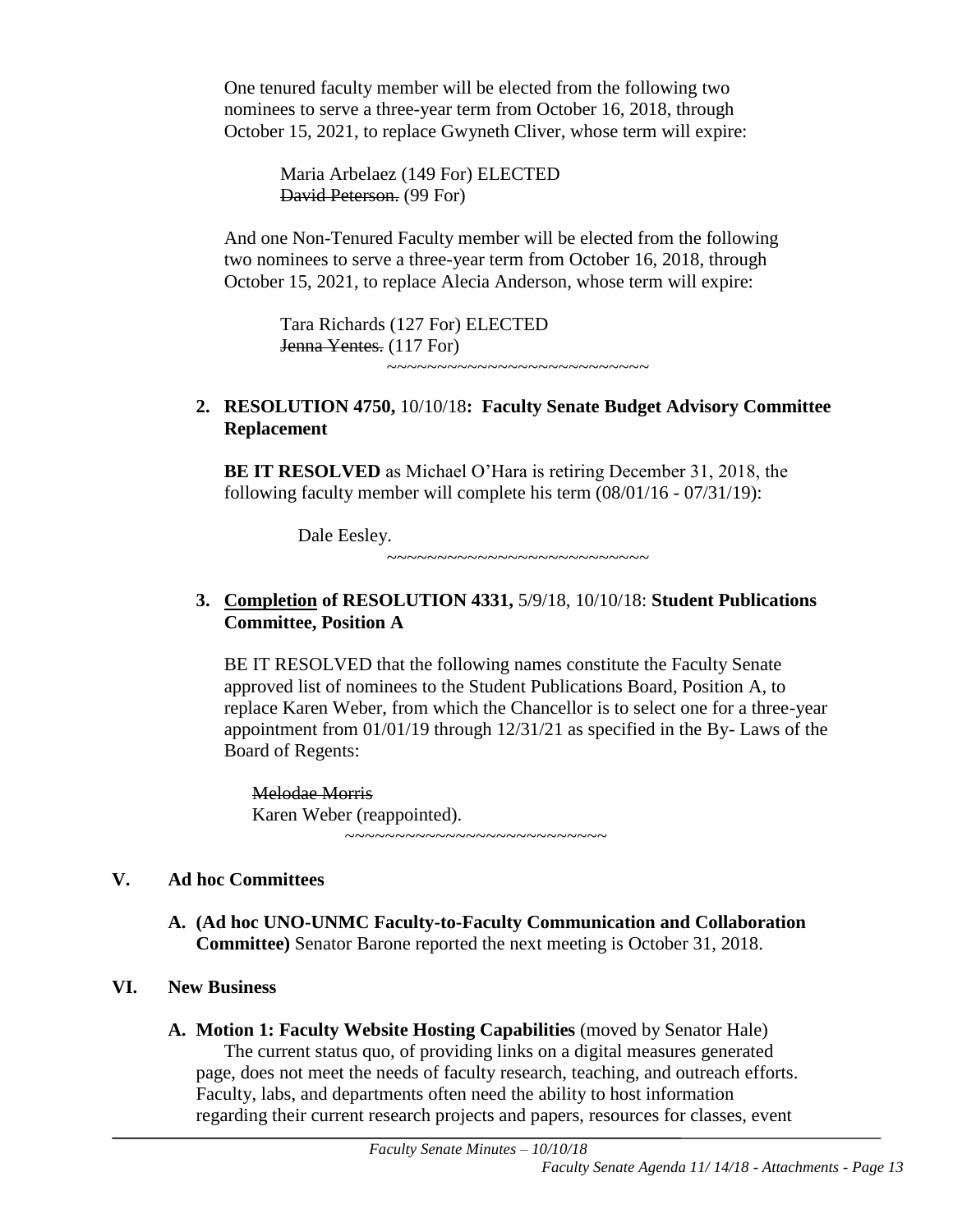calendars, and open student worker positions. Faculty websites are also often used as a point of sharing with external colleagues and for promoting and distributing research project outcomes (especially those tied to grants or papers). Often, faculty also host curricular resources related to their classes on sites of this kind as well. Having UNO domains (e.g. faculty.unomaha.edu) and custom faculty-created web pages is also pivotal for faculty to brand themselves on a national stage in their respective fields.

The one-size-fits all digital measures page does not meet these needs and forces faculty to move their resources off-site and off-brand. Moved by Senator Hale: For the reasons discussed, the faculty senate shall investigate and push for universityprovided on-domain website addresses and web service hosting resources to be made available for interested faculty, labs, and departments.

 Senator *Tisko noted, "I would think the message of 'branding' would be an important one. I can easily imagine faculty from other universities asking themselves, "What kind of university doesn't give its faculty a web presence that communicates what they do?"*

The motion passed and President Kelly assigned this to Professional Development Committee.

#### **B. Student Evaluation Responses**

Since student evaluation of instruction moved from paper forms done in class to on-line, the response rate has been so low the data may not be a valid indication of what the form purports to determine. In some cases the response rate itself has been improperly used in faculty evaluation; especially small sections may use no evaluation. The form itself may be part of the problem, relating to those who submit it as customers rather than learners.

Senator Huq would like to see Evaluation response increased. Hank Robinson will speak to the Professional Development Committee and there will be more to report then. Some questions are: What are the evaluations being used for? Is it cost effective? What information do students have about the evaluations? *(On 10/10/18: The task of consideration of the current student evaluation was accepted by the A&CA Committee.)*

#### **C. Scantron Scoring & Mail Delivery**

Senator Kealey brought up the decision to drop Scantron Scoring and the decision to move to Canvas. Mail delivery has been decreased to once a day, which is not efficient for timely feedback for students in some classes.

Senator Kealey motioned to move this to the EC&C. The motion passed.

**D. Motion 2: oneIT request handling / ticketing system** (moved by Senator Hale) Currently, making a request for IT resources is a difficult process that often leads to long wait times, no clarity on request status, and many email exchanges to track down the right people and departments to make a request to. For instance, if one needs certain ports to be opened on network addresses, email lists to be created, or IT resources to be allocated to support research or teaching efforts, it is not immediately clear how to make those requests or whom to ask. Once a request is made, the requestor does not have clarity on the status of requests.

For the reasons discussed, the faculty senate shall investigate and augment the capabilities of faculty to request IT resources, track request status once a request is